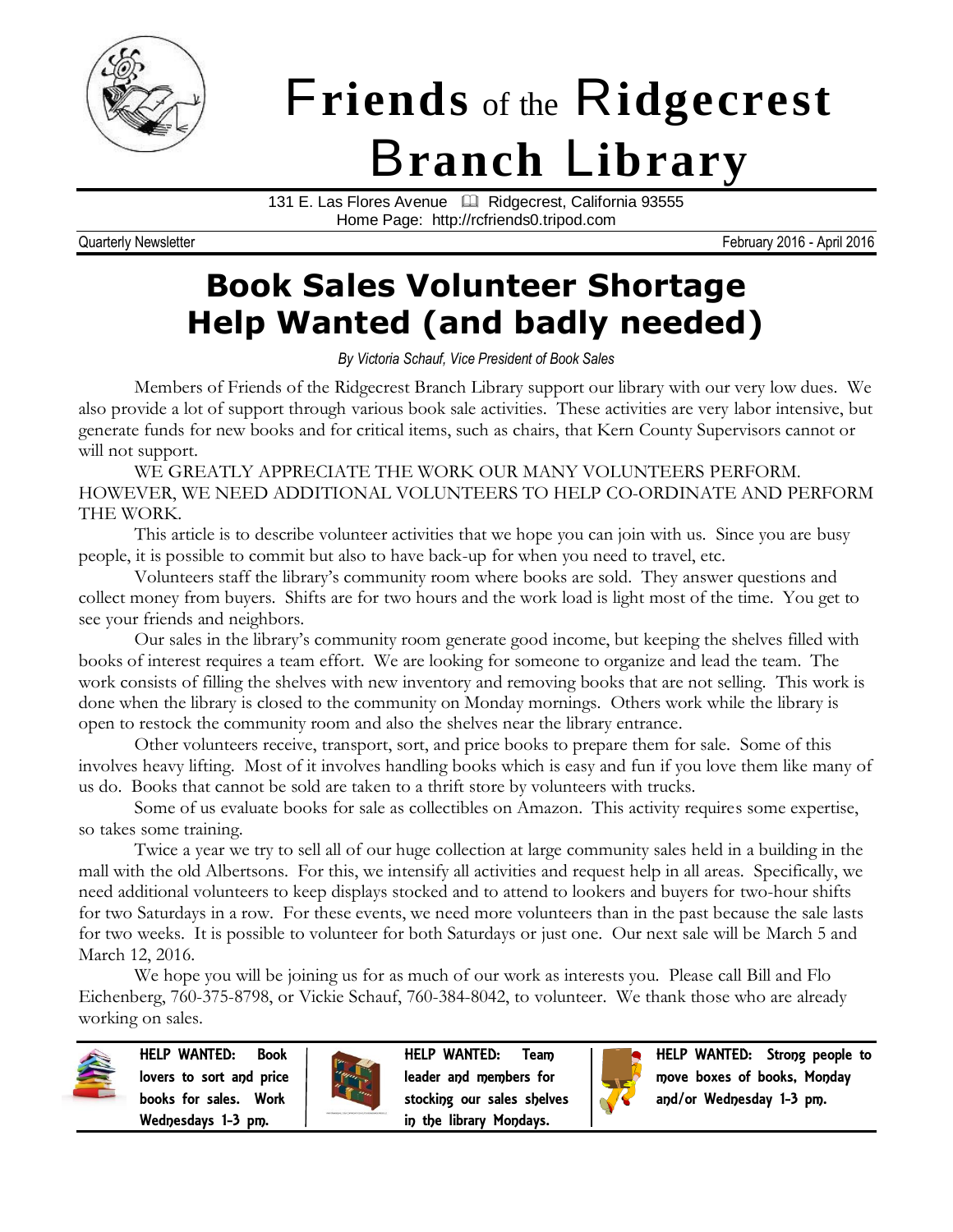

#### Library Hours

the Library

Mon. Closed Tues. 11:00 a.m.-7:00 p.m. Wed. 11:00 a.m.-7:00 p.m. Thurs. 11:00 a.m.-7:00 p.m. Fri. 9:00 a.m.-5:00 p.m. Sat. 9:00 a.m.-5:00 p.m. Sun. Closed

Phone: (760) 384-5870

# **President's Message**

*By Sandy Bradley*

Hello friends.

I hope you enjoyed the holidays and the start of our El Nino year. The Fall was eventful for the Friends thanks to the hard work of many. The book sale earned the most funds ever, and we signed up many new members thanks to Vickie Shauf, Flo and Bill Eichenberg, and Carol Pearson. Our book sale room continued to contribute additional funds and we were supported by contributions from WACOM and the United Way. The Peck Family Foundation grant brought beautiful new shelving to the Children's area. We had a volunteer luncheon on December 4 to thank our many volunteers, which Vicki Siegel organized beautifully.

The Median Art sculpture "Reading Shaman" was approved by Caltrans and the City of Ridgecrest. We hope to see it placed on China Lake Boulevard near the library building soon. There are many people who made this possible. First was Milt Burford, who created the sculpture, completed the massive amounts of paperwork required for approval, and even donated beautiful note cards of the sculpture which are now for sale in the book sale room. Matthew Alexander, the city planner, was a huge help in getting the approvals through the city, county, and state process. The monument is significant as a petroglyphic work of art that reflects well on the library and the community.

The Kern County Chief Administrator (CAO) held 24 meetings at libraries in the Fall to assess public sentiment about libraries and funding. There is a complete report available online at

<http://www.co.kern.ca.us/libraryfeedback.aspx#.VqVwecfp5kM> The results were significant in that the majority of individuals support libraries and oppose outsourcing library services. Another important finding was that the majority would favor a 1/8 of one cent sales tax if that tax were used only to support libraries. The Ridgecrest Meeting was held on 16 December and was well attended with standing room only. The results were almost unanimously the same as the rest of the county – no privatization, and support for a small tax.

The results of the meetings will be reported on 2 February at the Board of Supervisors meetings. Many of you will attend the meeting from Ridgecrest via VTC. At the meeting, the Advocates for Library Enhancement (ALE) will present a measure for the tax that they will request the BOS place on the June ballot. Nancy Kerr, the library director will present a plan for improvements the tax would bring. As I write this, I do not know the results of the meeting, but we are all cautiously optimistic. We will share more with you as we learn it. As the old Asian proverb declares – "May you live in interesting times."



HELP WANTED: Strong people with trucks to pick up and deliver boxes of books weekly and/or at end of semiannual sales. Occasionally, we need to collect donations from individuals unable to transport their donations to our annex.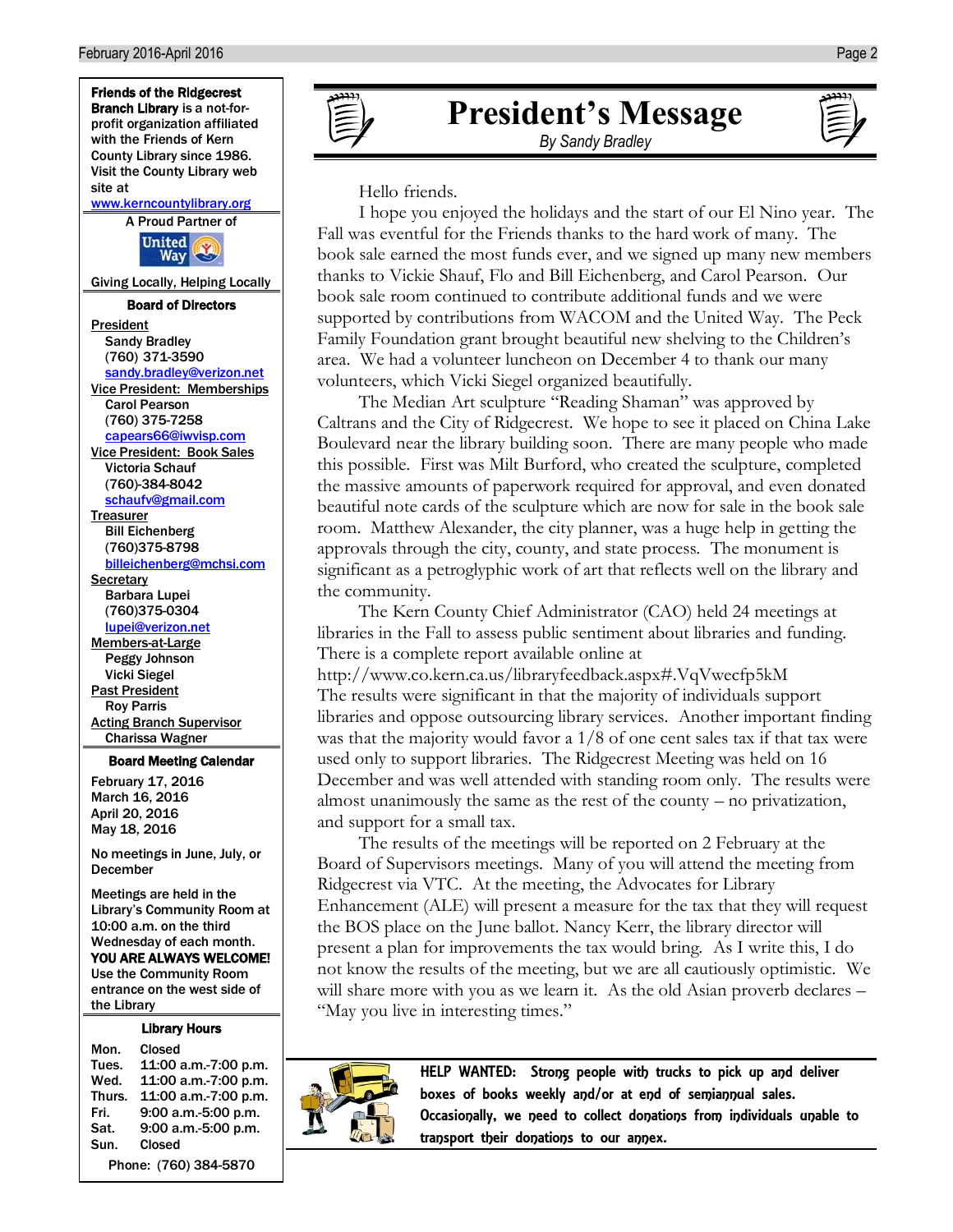

#### *By Charissa Wagner, Acting Branch Supervisor*

.IBRARIAN'S

Welcome to 2016! Some exciting changes have been recently made to the Ridgecrest Branch Library with more in store for the coming year.

The shelving for our Juvenile Fiction area, so generously donated by the Peck Family Foundation, was finally delivered in December! Some wonderful volunteers (Jerry and Sandy Bradley, Dave Burdick, Bill and Flo Eichenberg) worked with staff members Curtis Sarad and Charissa Wagner to get the books off of the existing shelving, the existing shelving moved, the new shelving assembled, and all books put on the shelves in one day. This was no easy task, so the help (and the sandwich lunch provided by Bill) was greatly appreciated.

Please come in and see the giant paper cranes that now adorn the Children's Room. Naruto (orange), Aslan (red), Alice (blue), and Oz (green) were created by Curtis Sarad and Barbara Robertson, with paper provided by the library's Marketing Department. The county is also providing us (and a few other branches) with ADA-compliant front doors and an ADA-compliant circulation desk. We also have a Wish List of items we'd like for the branch, so you will hopefully see more new changes this year.

There were lots of staff changes last year, with the retirements of Librarian Marsha Lloyd and Assistant Director Georgia Wages, and Assistant Director Sarah Bleyl's promotion to Library Director for a different library system. Both Assistant Director positions were left vacant. Two Regional Branch Supervisors have been hired (Sherry Wade and Carla Mason) and they are each responsible for half of the branches. Sherry Wade, former librarian at the Southwest Branch is our Regional Branch Supervisor. She will be making a tour of her branches soon and plans to attend a future FRBL meeting.

#### VOLUNTEER ALERT!

We are looking for volunteers for specific tasks! If you are able to help out, please contact Charissa Wagner.



Preschool Story Time readers- You would be placed on a list and commit when available. Story Time is on Fridays at 9:30 a.m. and can (but does not have to) include songs, finger plays, gross motor activities (Head, Shoulders, Knees, and Toes), games, crafts, or coloring pages. Everyone does it differently.



Basic Computer Class instructor- You would teach basic computer skills on an individual, asneeded basis. The target is those needing help with basic computer tasks (mainly seniors). You would be given the student's contact info to set up an appointment and are welcome to use the library's computers.



Library Holds processor- We get shipments on Tuesday and Thursday from other libraries. Someone needs to check the holds in (so we know who requested it) and put them on the hold shelves for pickup. Ann Lenz is our "Thursday person". We need one person to do this weekly (or two people to alternate) on TUESDAYS. You'd start around 12:30 p.m. and could still be working until 2:30 p.m.



Kids Craft volunteer- You would run the craft in the Community Room at 3:30 p.m. during the week or on a Saturday afternoon. I want to offer a kids/family craft every other month if not more often. I try to pick low-key crafts, and most kids bring a responsible adult to help out if needed.

Volunteers are a crucial part of our library! If you are interested, please let me know.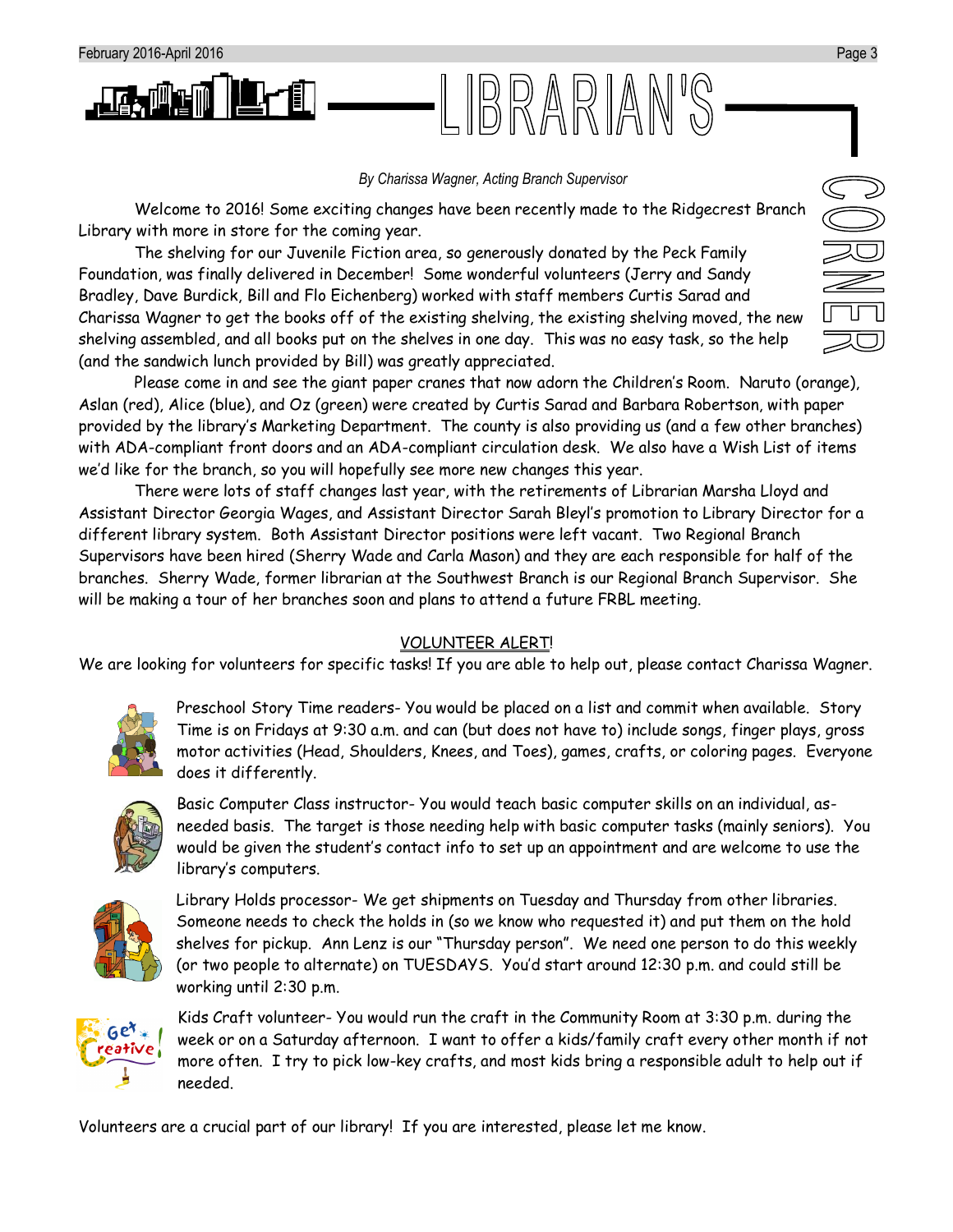## **Pizza Factory Fundraiser Success**

We are happy to report that the monthly fundraisers held at Beansters and Pizza Factory



have brought new funds to the Friends. As a result, we are continuing to hold them this year. The fundraisers are held on the third Wednesday of

each month and last all day. To contribute, you can visit either Beansters or Pizza Factory for takeout or to eat in, and just mention the Friends of the Library. Dates this will be in effect are February 17, March 16, April 20, May 18, etc. There will be reminders at the library, but all you need do is mention the Friends. Thanks for your past and future support.

# **This 'n That**

*By Vicki Siegel*

I hope everyone had a wonderful holiday, and welcome to 2016!

The Volunteer Holiday Potluck Luncheon was a lot of fun - we sure do have some great cooks in FRBL! After enjoying all the food and libation we played charades (book titles of course!) and Jo Lish won a gift certificate to the Friends' bookshop, Ed Middlemiss won a package of note cards with Milt Burford's reading shaman on the front, and Betty Aley won a coveted Friends' tote bag. Looking forward to our next holiday party in December!

Please keep in mind that our bookshop sells gift certificates in any amount \$5 and over (and you can buy a whole lot of goodies for \$5 in our bookshop). Along with T-shirts and tote bags (\$12 each), we're selling Milt Buford's wonderful note cards—6 cards nicely packaged and only \$5 each. Perhaps when you need a thoughtful, local, and reasonably priced gift for friends or family you will consider our bookshop items.



HELP WANTED: Staff sales room for 2 h/w.



HELP WANTED: Sales staff for semiannual book sales for 2 h shifts.

## **Board of Supervisor's Meeting on February 2.**

The BOS met on 2 February at 2:00 p.m. They heard from ALE, who had requested time to present the case to put the library tax measure on the June ballot. John Nilon gave a brief summary of the results of their meetings and surveys. About 30 residents of Ridgecrest attended the meeting via VTC in the County building. It was standing room only, and a few people told me they came too late and left because there was no more space. Ridgecrest had at least a dozen speakers, and most spoke in favor of placing the tax on the ballot. They were joined by others in Mojave, Lake Isabella, and many more in Bakersfield who also supported the tax measure. A smaller minority were against any measure that would add a tax.

In the end, after all discussion, the supervisors decided to have John Nilon, the CAO, work with ALE on "final" language for a proposition that they will vote on 1 March. Their motion also includes a push-poll and preparation for an RFI – Request for Information – which would open the door to vendors to express interest in the library.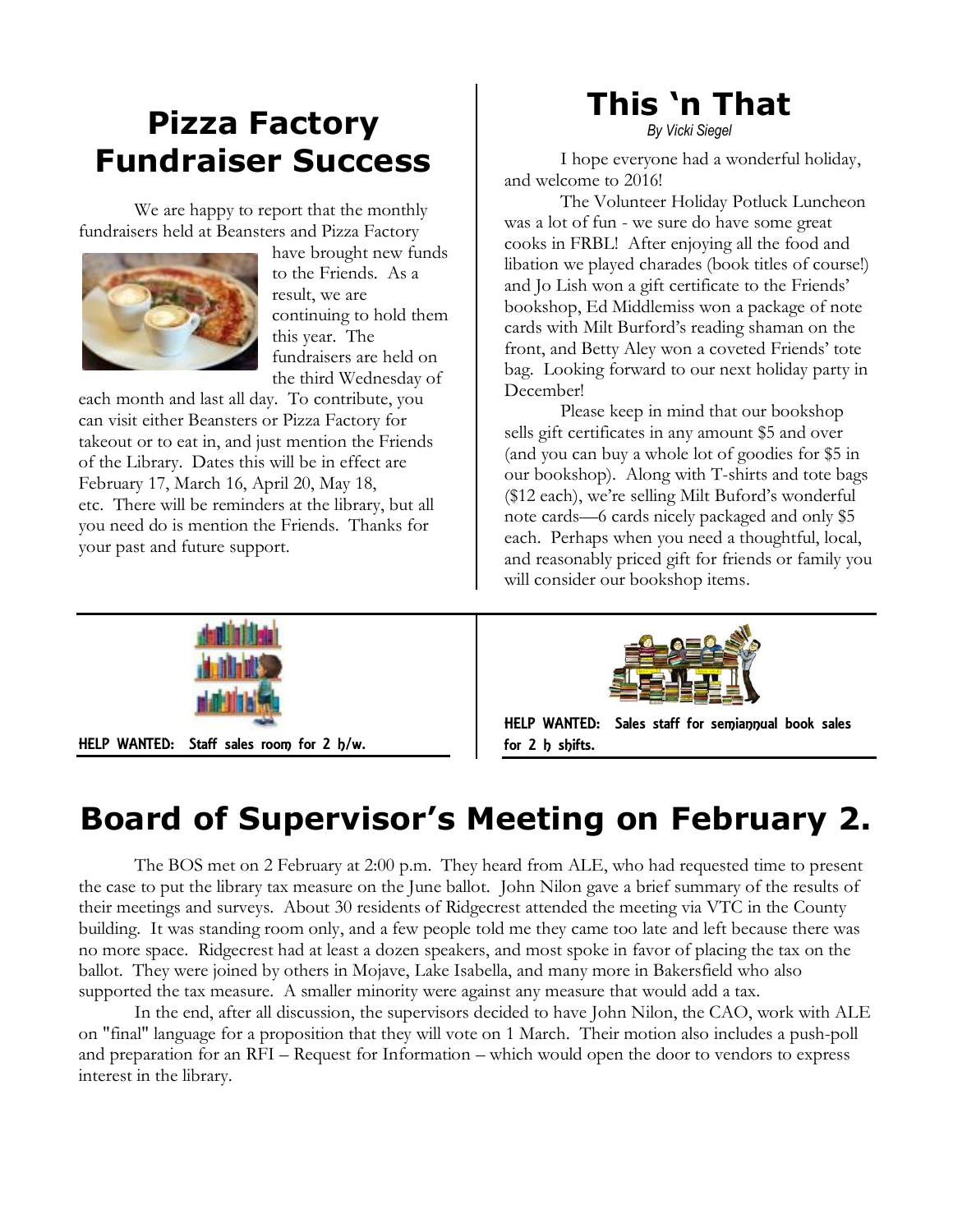### **Membership News**

*By Carol Pearson, Vice-President–Memberships*

As we begin 2016, we would like to acknowledge generous members who contributed \$50 (Sponsor level) or more as they renewed their membership during 2015.

| <b>Margaret Anderson</b> | <b>Irene Dodson</b>        | Naomi Norris             |
|--------------------------|----------------------------|--------------------------|
| <b>Mary Atkinson</b>     | <b>KA Donahue</b>          | <b>Teresa Pastor</b>     |
| <b>Vincent Avalos</b>    | Iva Jeane Driggers         | <b>Roger Peck</b>        |
| Donald Baldwin           | <b>Peggy Howes</b>         | <b>Kenneth Pritchard</b> |
| Ken & Nani Banks         | Pat Kleinschmidt           | <b>Alexander Rogers</b>  |
| Annie & Bill Blanc       | Mary & Dan Kus             | Linda Rolfs              |
| <b>Jerry Broaker</b>     | Kim Lincicum               | Vivian Ryno              |
| Debby & Frank Buffum     | Marsha Lloyd               | <b>Nancy Saxton</b>      |
| Dave & Jo Burdick        | Barbara Lupei              | Sharon & Paul Smith      |
| <b>Ruth Cooper</b>       | Anthony & Dorilee Magliari | Don Snyder               |
| Don & Erma Cortichiato   | <b>Elaine Miller</b>       | <b>Jane VanAken</b>      |
| W R & Judy Ditzler       | Merritt & Yasuko Mullen    | <b>Phyllis Wise</b>      |

Your renewal date should appear on your mailing address but I will not have the opportunity to highlight it if you need to renew. As always, I will send renewal notices via postcard or email to remind you but it helps a lot when you notice it and respond. **When you do renew, please include "Friends" on your envelope address so library staff can quickly route it to us.**

| <b>FRIENDS OF THE LIBRARY APPLICATION FOR MEMBERSHIP</b>                                                                                           |                                   |                                                               |  |
|----------------------------------------------------------------------------------------------------------------------------------------------------|-----------------------------------|---------------------------------------------------------------|--|
| <b>Memberships Are Renewable Annually</b><br><b>Date:</b>                                                                                          |                                   |                                                               |  |
| <b>Organization/Business Name:</b><br>(Business memberships start at the \$50                                                                      |                                   |                                                               |  |
| liss<br>∩Nrs.<br><b>Individual Name:</b><br>∩Mr                                                                                                    |                                   |                                                               |  |
| <b>Mailing Address:</b>                                                                                                                            |                                   |                                                               |  |
| <b>Phone:</b>                                                                                                                                      | <b>Email:</b>                     |                                                               |  |
| <b>Type of Membership (check one):</b><br><b>Please make check payable to:</b>                                                                     |                                   |                                                               |  |
|                                                                                                                                                    |                                   | <b>Friends of the Ridgecrest Branch Library</b>               |  |
| <b>New Member</b>                                                                                                                                  |                                   | <b>Please mail or bring to:</b>                               |  |
|                                                                                                                                                    | <b>Renewal</b>                    | <b>Ridgecrest Branch Library</b>                              |  |
| <b>131 E. Las Flores</b><br><b>Ridgecrest, CA 93555</b><br>Other Contribution\$                                                                    |                                   |                                                               |  |
| I am interested in helping in Friends of the Ridgecrest Branch Library activities. I am especially interested in <i>(check all</i><br>that apply). |                                   |                                                               |  |
| <b>Nannual Book Sales</b>                                                                                                                          | $\Box$ Writing for the Newsletter | <b>Example 2</b> Answering E-mail                             |  |
| <b>Ongoing Book Sale in the Library</b>                                                                                                            | □ Internet Book Sales             | <b>Executing a Board Member</b>                               |  |
| <b>Ongoing Magazine Sale in the Library <math>\Box</math> Special Events</b><br><b>Pricing Books for Sale</b>                                      |                                   | $\Box$ I don't know what I'm interested in, please call<br>me |  |